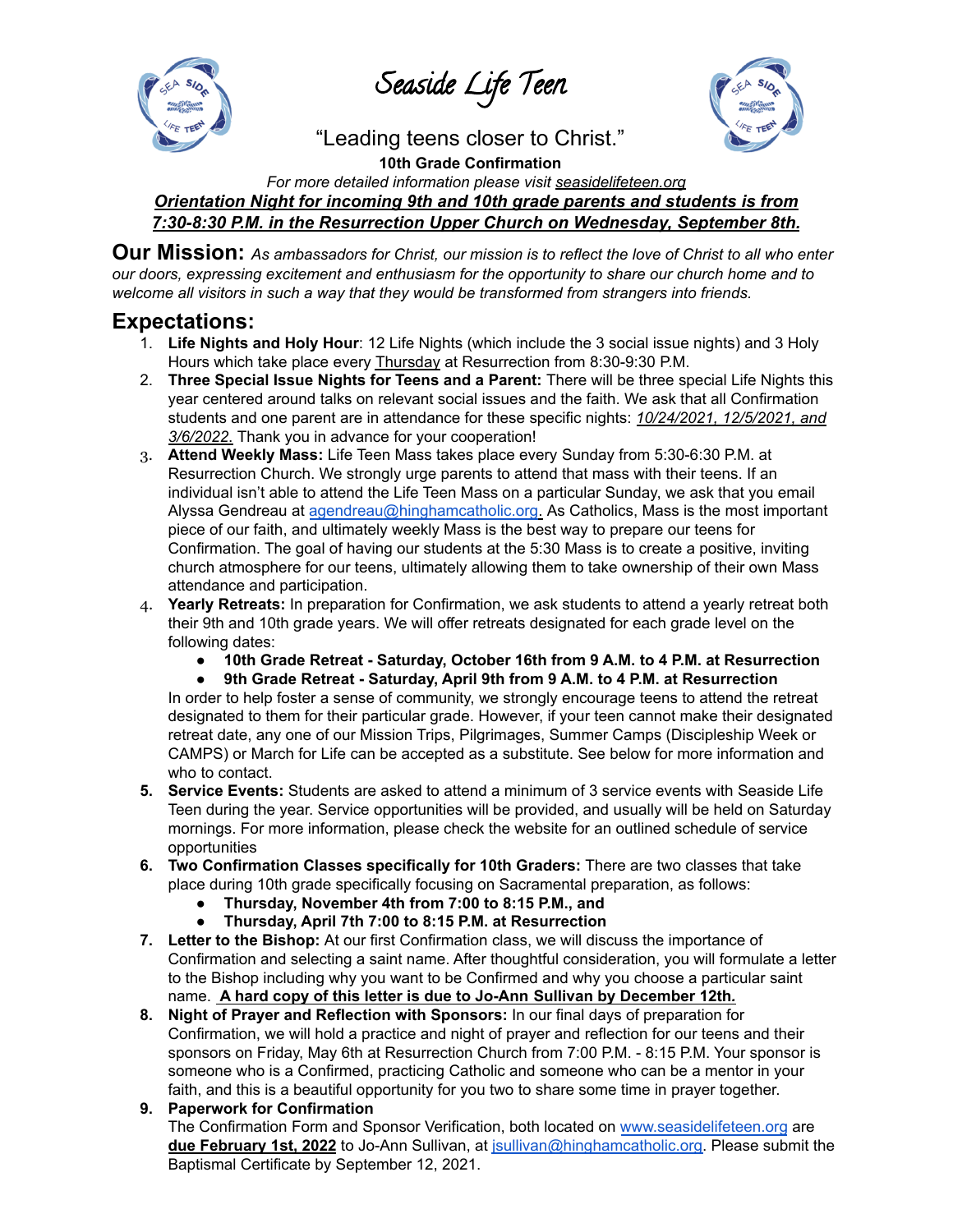**When: The Sacrament of Confirmation is on Saturday, May 7th** at Resurrection Church. You will receive an email from Jo-Ann Sullivan, our Confirmation Director.

# **Expectation Breakdown:**

- 12 Life Nights: The Goal of Life Teen is to build a vibrant faith community for our teens here in Hingham. With that being said, we wish to create an environment at Life Nights that students desire to come back to, even after they have met the expectations asked of them as they prepare for Confirmation. In order for our teens to be best prepared to receive Confirmation and become adults in the church, it is necessary for us to make sure they have attended some number of Life Nights and constantly come to Mass, as this helps establish habits of growing in the faith. However, students are encouraged to continue to attend Life Nights beyond the 12 that are asked of them, as our ultimate goal is to establish and cultivate a faith community for our teens. Our curriculum topics this year are set up in sets of 4-6 weeks with each Sunday building on the last (see below). There will also be 3 Life Nights offered on relevant social issues (see above) for all students in the Confirmation program and at least one of their parents.
- **3 Thursday Night Holy Hours:** Holy Hours are a time of adoration with guided meditation, music and the opportunity for confession. They take place every Thursday at Resurrection Church from 8:30-9:30 PM. **Students must check in with Alyssa at the end of Holy Hour to make sure they are given credit towards their Holy Hour expectation.**

## *Attendance is taken at all events in order to ensure that our teens get the most out of our program and ready to receive the great gift of Confirmation.*

**What are Life Nights?** Our weekly youth ministry event known as Life Night takes place from 6:30 to 8 P.M. following the 5:30 PM Life Teen mass on Sundays at Resurrection Church. Life Nights are the primary time each week where social activities, current issues, or catechesis will be given in an engaging and relevant way. They are also times of fellowship, catechesis and community. Beyond Life Nights, this dynamic program will also be participating in outings, mission trips and much more! All of our events are open to everyone in grades 9-12! We invite you to check out our schedule of upcoming events on our website, seasidelifeteen.org.

# **Fall 2021-Spring 2022 Life Night Outline**

- ❏ 9/8 Orientation Night for incoming 9th and 10th grade students and their parents
- ❏ 9/12 Kick-Off Mass at 5:30 P.M. with cookout to follow

## **4 Class Cycles (\*mandatory for teens and at least one parent)**

- Cycle 1: Alive and Dangerous: 9/19, 9/26, 10/3, 10/24, **11/7\***
- Cycle 2: The Promise:11/14, 11/21, 11/28, **12/5\***, 12/12
- Cycle 3: Sex Positive: 1/9, 1/16, 1/23 (WN), 1/30, 2/6, 2/27 (WN), **3/6\***
- Cycle 4: Vital: 3/13, 3/20, 3/27, 4/3
- Cycle 5: Holy Spirit and Evangelization: 4/10, 4/24 (WN)
- Last Class Luau: 5/1
- Mother's Day: 5/8 No Class Mother's Day Blessings after Mass
- Summer schedule begins: 5/16

#### Life Night Descriptions:

- ❏ **Alive and Dangerous** → This series contains Life Nights on our desire for God and how we find fulfillment and happiness in Him. The topics covered include our call toward love, substitutes of God's love, counterfeits of God's love, and holiness.
- ❏ **The Promise**→ This Life Night series immerses teens in these familiar narratives and offers the opportunity to process these stories as real life experiences. It also challenges teens to live lives of prayer and discipleship.